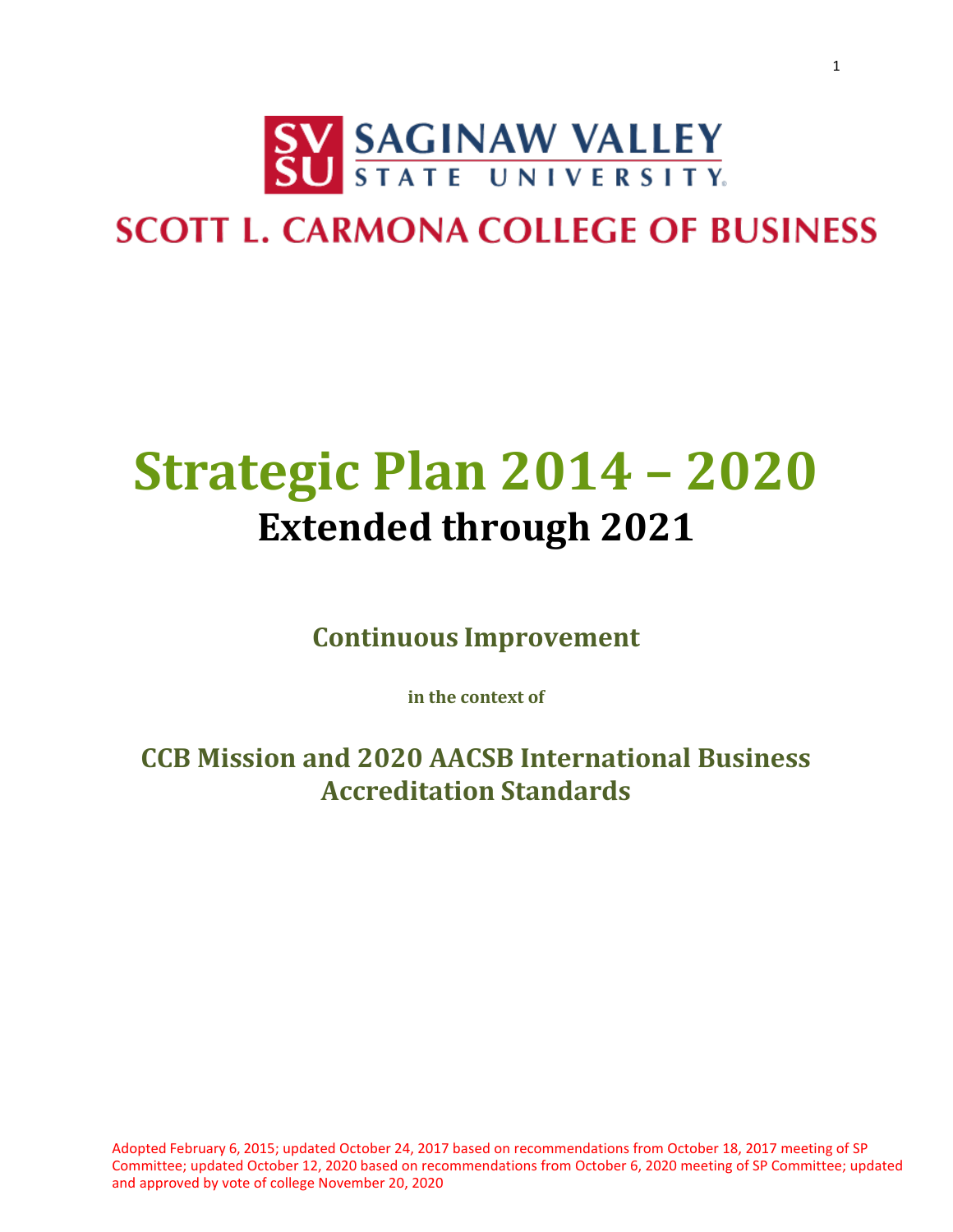## **Table of Contents**

Page No.

| 3              |
|----------------|
| $\overline{4}$ |
| $\overline{4}$ |
| 5              |
| 6              |
| 8              |
| 9              |
| 10             |
| 20             |
| 22             |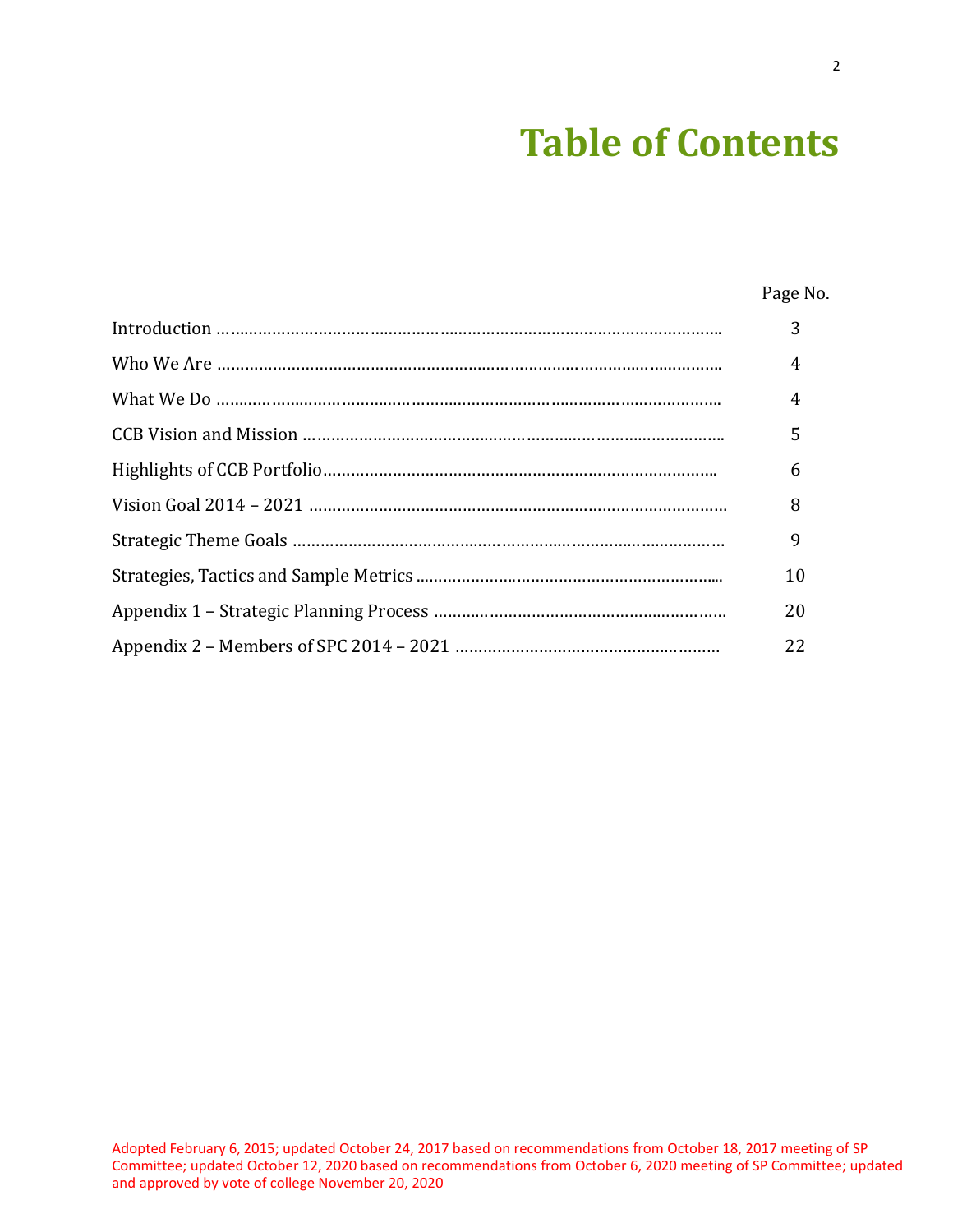### **Introduction**

This Strategic Plan outlines the steps in our journey towards being recognized as one of the best Midwestern business schools, providing a high quality, distinctive business education through a highly engaged faculty and staff, building student success through experiential learning, conducting research, and offering business expertise to the region. We know that the transition from "good" to "great" will not be easy or seamless and we are committed to the realization of our mission and vision goal.

The plan articulates the direction that the major CCB stakeholders have charted for the College. While, as with any collective process, we may not all agree on every single point presented, the plan represents our best attempts at building consensus on the College's strategic direction and priorities.

The foundation of this plan is the mission of SVSU and the CCB which set the stage for our Vision Goal which describes what the CCB will become in the future. Subsequently, the plan outlines five Strategic Themes, which will guide our prioritization of strategies, initiatives and resources going forward. Under each strategic theme is an organizational goal which articulates more specific outcomes we intend to achieve. Next, we present specific strategies and tactics that will be implemented to facilitate the realization of each strategic theme goal and the vision goal. This is followed by the identification of sample metrics that can be used to monitor our progress toward the vision goal.

To provide context to the Strategic Plan we provide a brief overview of the CCB and our differentiators, and a description of the process that generated the plan.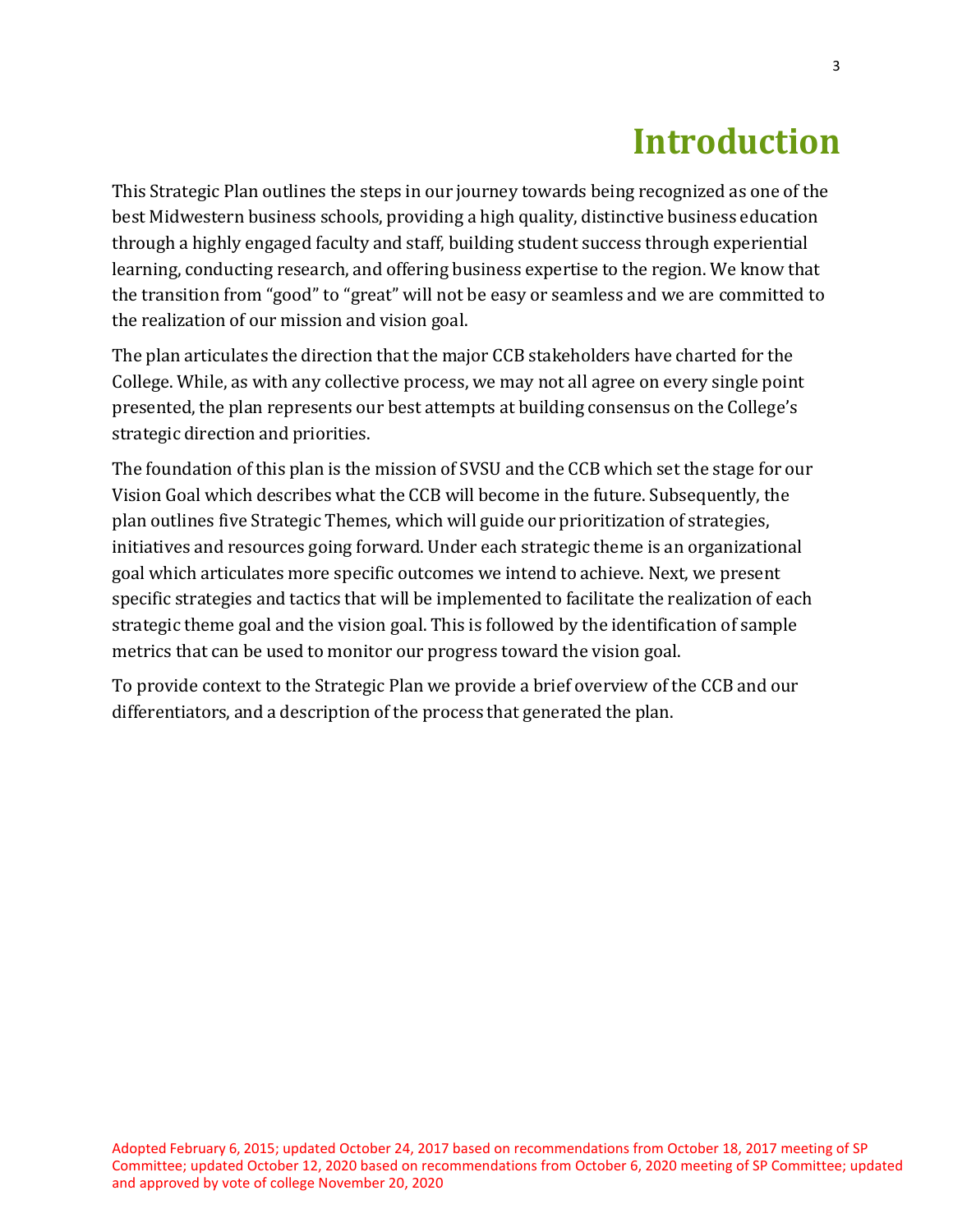## **Who We Are**

The CCB's undergraduate program was started in 1963 and our MBA program was started in 1977. The College received initial accreditation from AACSB-International in 2003 and our accreditation was reaffirmed in 2013 and 2017. The College currently has approximately 35 full-time faculty and staff and offers programs leading to the Master of Business Administration (M.B.A.), the Bachelor of Business Administration (B.B.A.), the Bachelor of Professional Accountancy (B.P.A.) and the Bachelor of Arts (B.A.) in economics. Students pursuing the B.B.A. program can major in accounting, economics, finance, international business, management, supply chain management, marketing, and general business. The College also offers minors in accounting, finance, economics, management, marketing, and entrepreneurship. In addition, students can choose a major in Management with a concentration in Family Business Management. Additionally, the CCB offers certificate programs in Entrepreneurship and International Business.

The CCB is integrated into the Great Lakes Bay Region to provide a relevant, dynamic, and engaging learning environment for students, faculty and staff, and to participate in, and contribute to, the social and economic development of the region.

### **What We Do**

The CCB provides students with opportunities to develop personally and professionally by offering academic and co-curricular programs that provide a foundation of business knowledge and skills enabling them to competitively explore career opportunities. As a result of the total SVSU experience, students gain a better appreciation of the arts, literature and sciences; have a better sense of history and the workings of the social, political and legal institutions that form their environment; have a more global perspective and are better equipped to be responsible and engaged citizens. Graduates of CCB degree programs will be prepared to contribute to the economic vitality of the community by finding employment in their chosen field of study and will be well prepared to enter a graduate degree program of their choice.

People - students, faculty, staff, administrators, alumni, and community members - are our primary asset and are at the heart of what we do.

- Our students are active within the CCB, SVSU and wider community and seek out and appreciate opportunities to develop relationships with faculty, staff and community stakeholders
- Our faculty are dedicated, accomplished teachers and researchers committed to student learning and the development of the Great Lakes Bay Region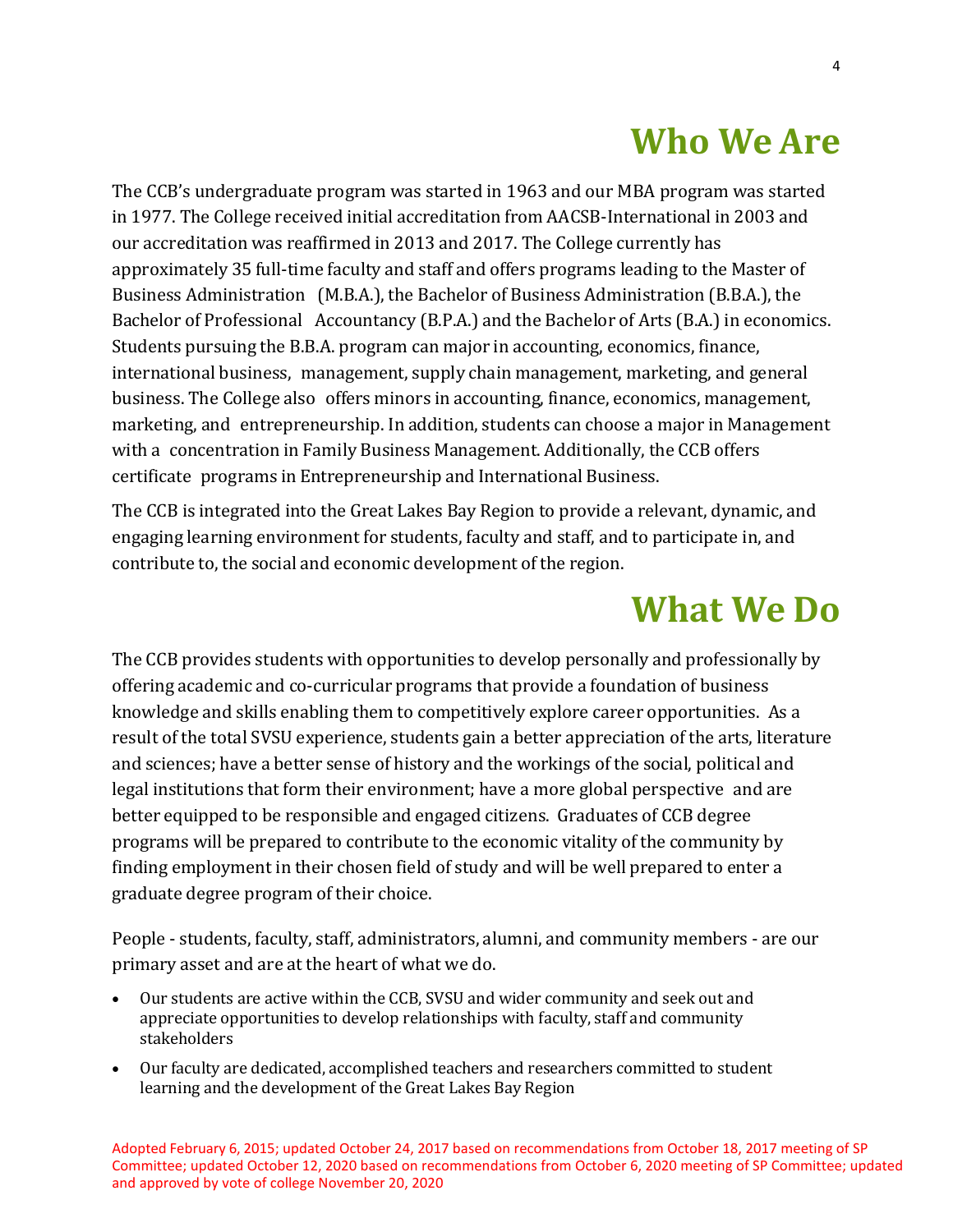- Our knowledgeable and experienced staff are committed to our mission and work creatively to provide services and support to students, faculty, administrators and the external community
- Our administrators are committed to providing leadership, expertise, resources, and support for all initiatives and to maintaining open and transparent relationships with CCB's stakeholders as the College strives to achieve its mission of providing education, research, and service to the region
- Our alumni are developing their careers and championing the CCB story/message as they engage in their workplaces and communities
- Our community members generously provide us with the resources and support needed to advance our mission

### **CCB Vision and Mission**

#### **Vision:**

The Scott L. Carmona College of Business provides students a distinctive business education by integrating academic and experiential learning while challenging students to improve their capacity as professionals, leaders, and entrepreneurs in a dynamic and global environment.

#### **Mission:**

The Scott L. Carmona College of Business supports our students, faculty, staff, and the business community by:

- Delivering relevant, interactive, and experiential business education with high academic standards
- Providing students with personal attention and opportunities for mentorship from both faculty and business executives
- Continuously improving faculty intellectual capital through the production of applied and pedagogical research
- Promoting and developing an understanding of the effective management of ethical issues, social responsibility, and diversity
- Serving as a regional resource for supporting economic and business development

The vision and mission of the CCB align well with the guiding principles (i.e., mission, vision, core values and strategic goals) of Saginaw Valley State University (SVSU) which are presented below:

### **SVSU Mission**

We transform lives through educational excellence and dynamic partnerships, unleashing possibilities for impact in our community and worldwide.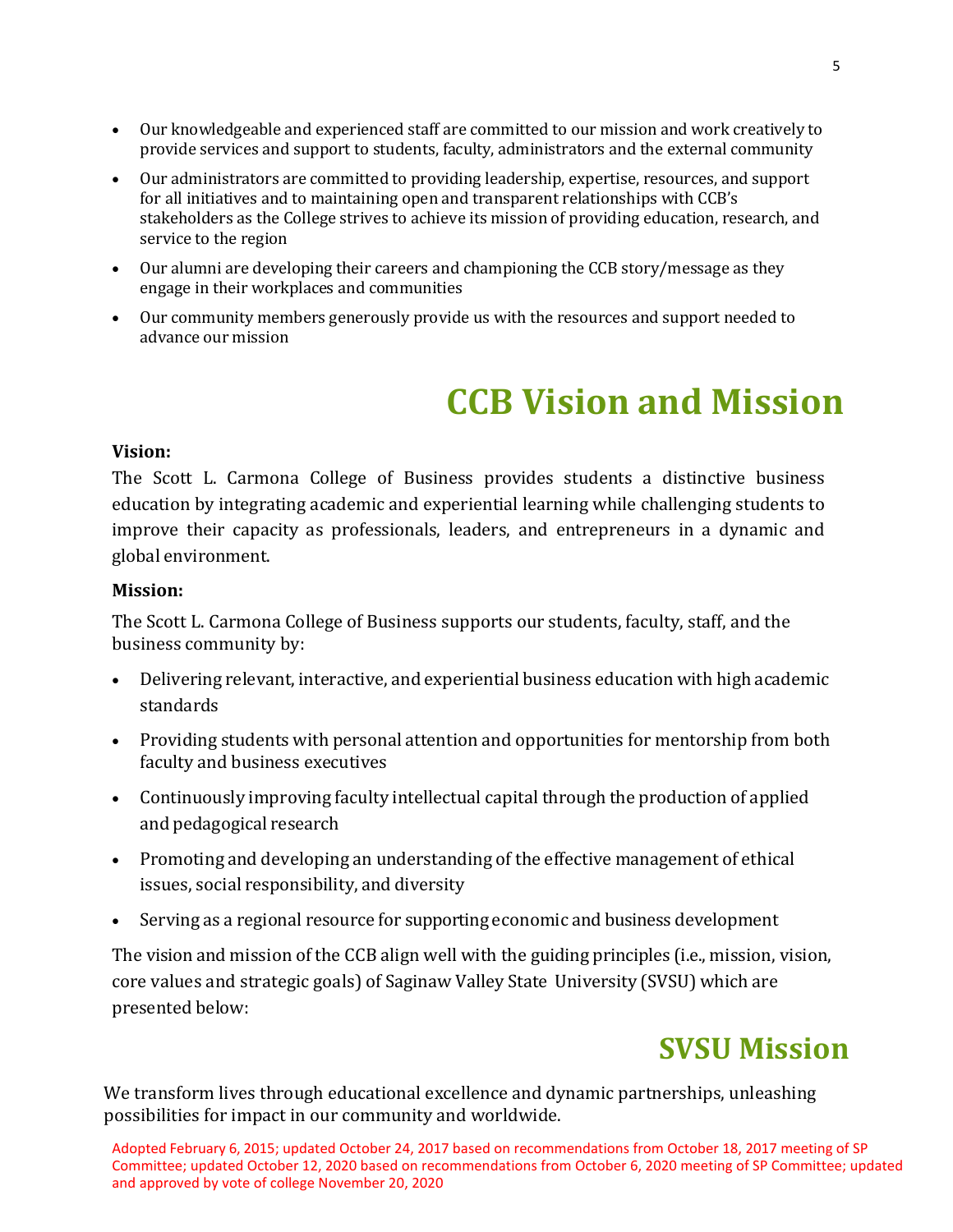## **SVSU Vision**

We will be renowned for our innovative teaching, experiential learning and state-of-the art facilities and be the first choice for those striving for personal and professional success.

We see our mission and goals contributing positively to the realization of SVSU's mission and vision.

### **SVSU Core Values**

We value:

- Passion for academic exploration and achievement
- Supportive environments focused on student success
- Diversity and inclusivity
- High standards for ethical behavior and financial stewardship
- A safe, friendly and respectful campus climate
- Community engagement

### **SVSU Strategic Goals**

- 1. SVSU delivers high quality academic programs that lead to student success, improved retention and enrollment stability.
- 2. Our people, climate and culture transform lives.
- 3. SVSU is widely known across Michigan as a sought-after institution of higher learning.
- 4. SVSU is financially robust, fosters sound business practices and is noted for operational excellence.
- 5. Our community engagement activities drive regional and institutional success both locally and worldwide.

The Scott L. Carmona College of Business is fully committed to the Core Values and Strategic Goals of SVSU and will be guided by them as we seek to realize our mission and goals.

# **Highlighting the CCB Portfolio**

The Scott L. Carmona College of Business provides a unique portfolio of attributes that informs and motivates our strategies and tactics.

1. The College offers superior value by providing an AACSB accredited, comprehensive, interactive and experiential education with a strong business core and the flexibility for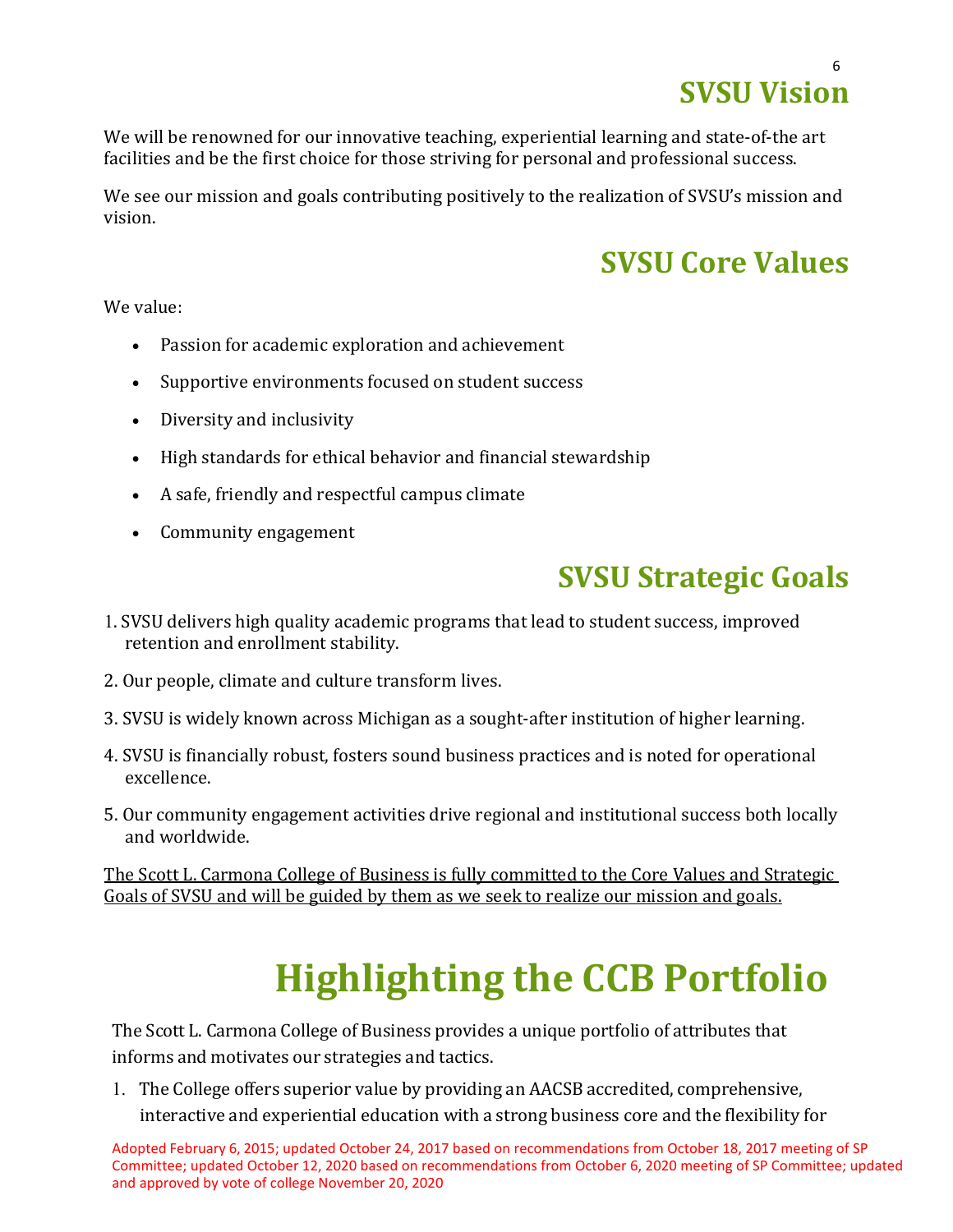students to develop expertise in selective niches. Typical experiential learning opportunities provided to business majors include internships, assistantships and co-op positions, participation in various competitions, study abroad, job shadowing with business professionals and field trips.

- 2. The College develops strong, competitive leadership programs that promote academic and professional excellence for students at all stages of their undergraduate experience. Examples of these programs include Garber Cardinal Business Edge, the Vitito Global Leadership Institute, and the leadership and mentoring provided as part of the Beta Gamma Sigma and Honors programs.
- 3. The College offers students opportunities to balance their educational, professional and personal life commitments by providing flexible course schedules (day and evening) and various delivery formats (face-to-face, hybrid, and online, and the selective use of customized independent studies).
- 4. The College is recognized for attending to individual student needs by offering small interactive classes taught by diverse, qualified and experienced faculty in excellent facilities.
- 5. The College provides flexible, affordable, business-focused study abroad opportunities for its students.
- 6. The College offers numerous clubs, networking events, distinguished speakers series, and other opportunities for students to engage in co-curricular activities.
- 7. The College maintains strong relationships and dynamic partnerships with the business community through the Stevens Center for Family Business (SCFB), CCB Advisory Board, Michigan Manufacturing Technology Center - Northeast, regional Chambers of Commerce, the Dow Entrepreneurship Institute, Small Business Development Center (SBDC), and the SVSU Foundation.
- 8. The College is one of the few business schools that houses an endowed Center for Family Business, the Stevens Center for Family Business (SCFB). The Center provides resources and support for the unique needs of family owned businesses. Combined with the concentration in Family Business Management and endowment supported family business research grants for faculty, the SCFB provides unique opportunities in family business for students, faculty and family businesses.

In the MBA program, we have two additional differentiators:

- 1. Sensible and streamlined pre-requisites which make it easier for non-business undergraduates to complete an MBA in a timely manner.
- 2. High levels of personal attention with rolling admissions, advanced course registration, and predictable schedules.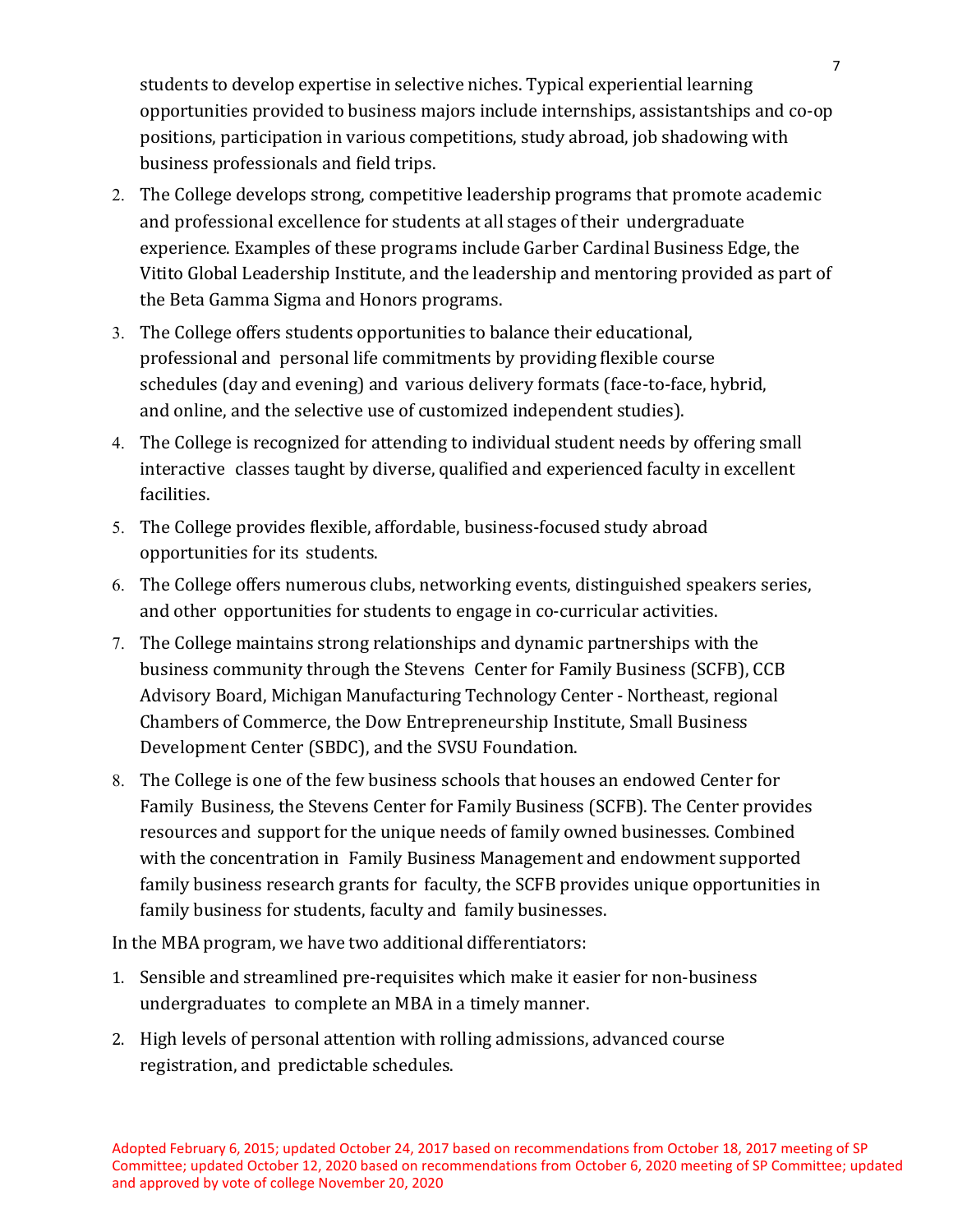### **Vision Goal 2014-2021**

*By 2021 the CCB will be recognized as one of the best Midwestern business schools, providing a high quality, distinctive business education through a highly engaged faculty and staff, building students success through experiential learning, conducting research, and offering business expertise to the region.*

To achieve the vision goal, the CCB will focus on five strategic themes – student success, curriculum and programs, business and community engagement, faculty/staff success and visibility and growth.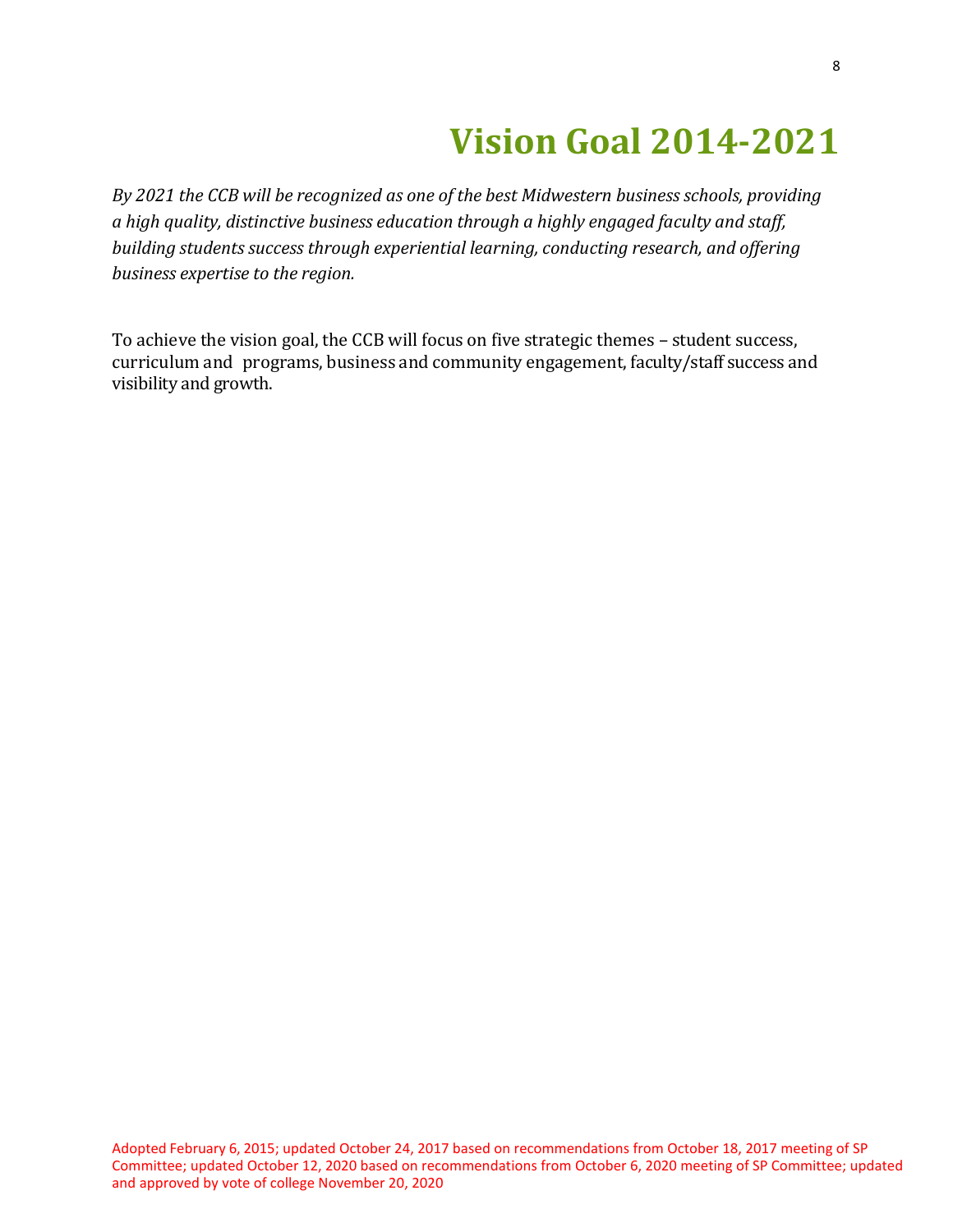## **Strategic Theme Goals**

### **Student Success**

*We will prepare students with the professional judgement and specialized competencies to manage complexities and respond creatively and resiliently to change, and to realize their goals.*

### **Curriculum and Programs**

*We will provide relevant, interactive, and experiential business education with high academic standards.*

#### **Business and Community Engagement**

*We will serve as a regional resource for economic development working collaboratively with the business and wider community to identify and fill leadership, competency, and knowledge gaps, and to generate innovative solutions to the challenges faced by our stakeholders.*

### **Faculty/Staff Success (Professional Development and Support)**

*We will provide the resources needed to attract and retain high quality faculty and staff, support them to excel professionally, and recognize their achievements.*

#### **Visibility and Growth**

*We will leverage our resources to highlight the high-quality business education we offer to students and our impact on the regional community.*

The following strategies will be implemented to advance the strategic theme goals.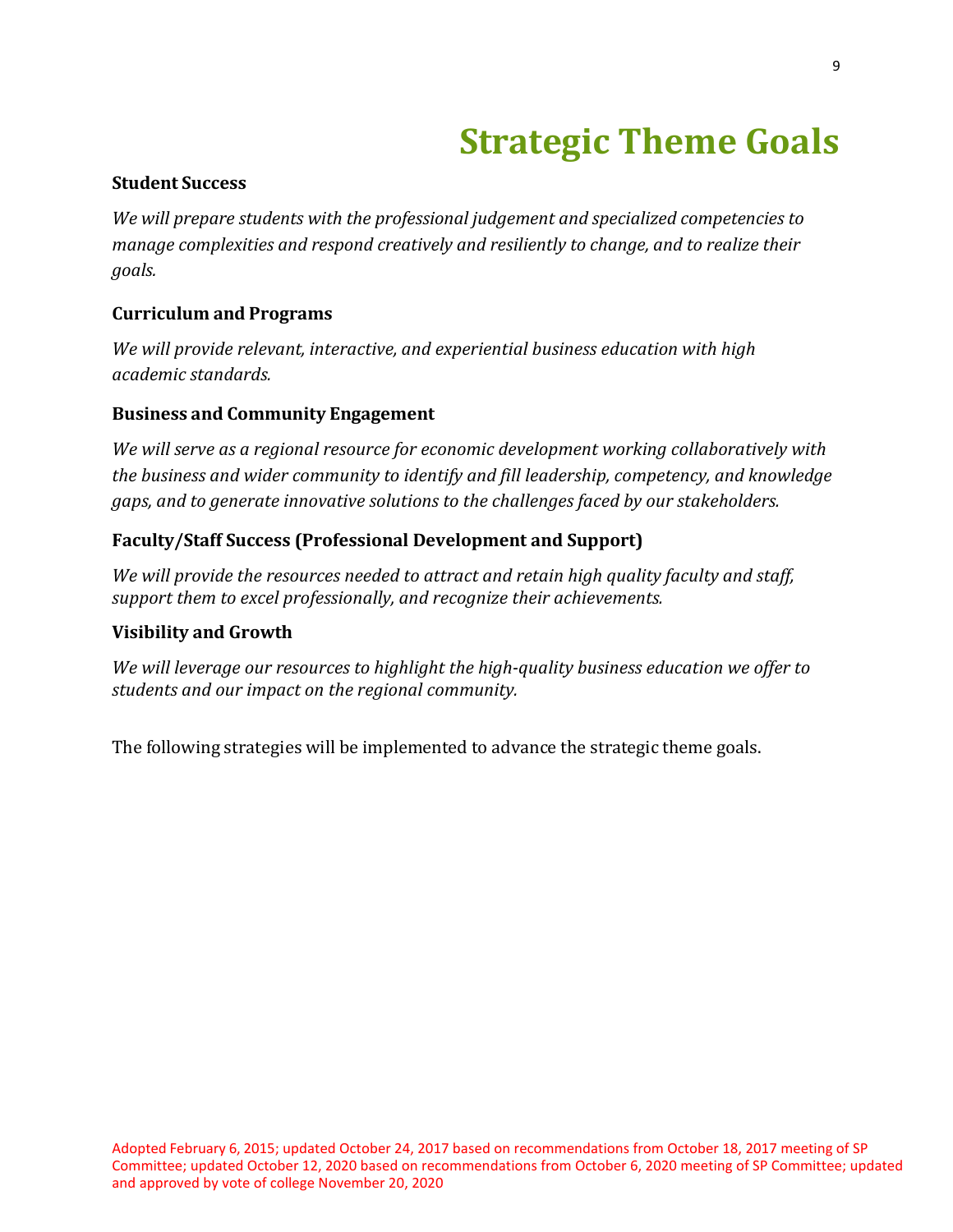#### **STRATEGIC MATRIX – STUDENT SUCCESS**

| <b>Strategic Objectives</b>                                                                                                                                                                                                         | <b>Strategies</b>                                                                                                                                                                                  | <b>Tactics</b>                                                                                                                                                                                                                                                                                                                                                                                                                                                                                                                                                                                                                                                                                         | <b>Sample Metrics</b>                                                                                                                                                                                                                                            |
|-------------------------------------------------------------------------------------------------------------------------------------------------------------------------------------------------------------------------------------|----------------------------------------------------------------------------------------------------------------------------------------------------------------------------------------------------|--------------------------------------------------------------------------------------------------------------------------------------------------------------------------------------------------------------------------------------------------------------------------------------------------------------------------------------------------------------------------------------------------------------------------------------------------------------------------------------------------------------------------------------------------------------------------------------------------------------------------------------------------------------------------------------------------------|------------------------------------------------------------------------------------------------------------------------------------------------------------------------------------------------------------------------------------------------------------------|
| We will prepare students<br>with the professional<br>judgement and<br>s judgement and<br>specialized competencies<br>g to manage complexities<br>and respond creatively<br>and resiliently to change<br>and to realize their goals. | Coordinating curriculum,<br>co-curricular and extra-<br>curricular activities to<br>improve students'<br>likelihood of meaningful<br>employment their chosen<br>field and or graduate<br>education | Improve CCB Placement Infrastructure<br>(including by working with Career<br>Services and the Alumni Office to<br>secure a half-time graduate assistant<br>to work with the college on student<br>career development, experiential<br>learning opportunities and placement)<br>Establish a sub-committee of the CCB<br>Advisory Board to work with the Career<br>Services office to strengthen internship<br>and placement opportunities for students<br>Analyze job placement<br>Formalize internship program<br>both credit & noncredit<br>Incorporate a required career<br>preparation element (e.g.,<br>resume writing, interviewing<br>skills) into a sophomore-level<br>core business management | <b>Graduation rates</b><br>Retention<br>Job placements<br>Career satisfaction<br>Assurance of learning metrics<br>Alumni database updated and provided to<br>Alumni Office and Career Services to<br>facilitate better engagement<br>Improvements to AoL process |
|                                                                                                                                                                                                                                     |                                                                                                                                                                                                    | course<br>Enhance our Assurance of learning<br>process by continuing to close-the-<br>loop for both MBA and undergraduate<br>programs                                                                                                                                                                                                                                                                                                                                                                                                                                                                                                                                                                  |                                                                                                                                                                                                                                                                  |
|                                                                                                                                                                                                                                     |                                                                                                                                                                                                    | Increase the robustness and engagement<br>activities of Beta Gamma Sigma, DECA,<br>and NABA student groups with GLBR<br>stakeholders                                                                                                                                                                                                                                                                                                                                                                                                                                                                                                                                                                   |                                                                                                                                                                                                                                                                  |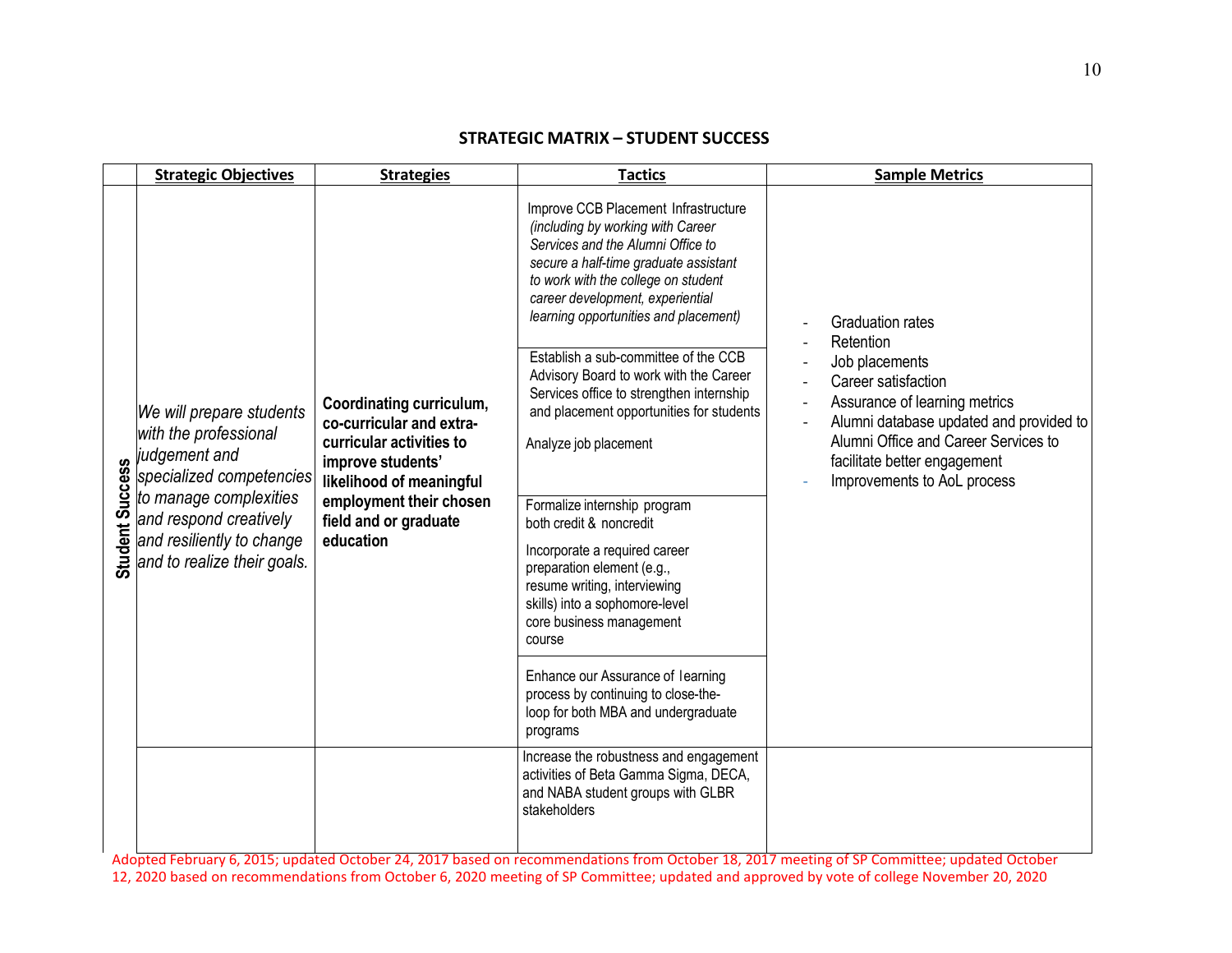|             | Improve students' self-<br>awareness of their<br>strengths and how they<br>can use those strengths for<br>personal and career<br>development | Administer Clifton Strengths tool to all<br>CCB freshmen to begin conversation<br>about the role of self-awareness in<br>personal and career development | Students' demonstration of increasing<br>self-awareness in relation to their<br>leadership skills, their emerging personal<br>philosophy of leadership, and their<br>preparation for targeted careers |
|-------------|----------------------------------------------------------------------------------------------------------------------------------------------|----------------------------------------------------------------------------------------------------------------------------------------------------------|-------------------------------------------------------------------------------------------------------------------------------------------------------------------------------------------------------|
| and beyond) | Improve freshman<br>orientation into CCB (2017                                                                                               | Host conversation between CCB<br>freshmen, faculty and staff about goals,<br>expectations, and concerns                                                  | Increasing student satisfaction with CCB<br>orientation experience                                                                                                                                    |

11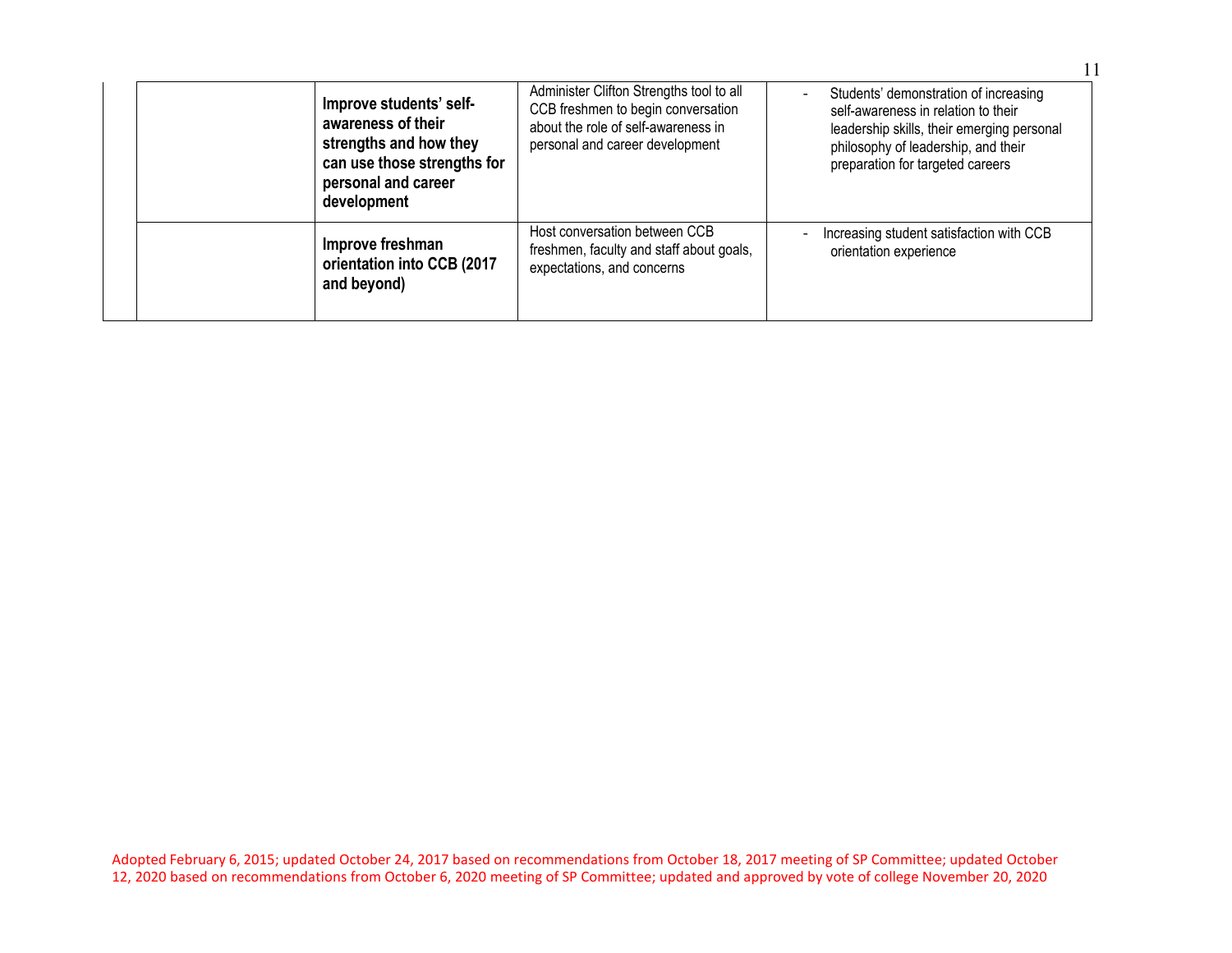#### **STRATEGIC MATRIX – CURRICULUM & PROGRAMS**

| <b>Strategic</b><br><b>Objectives</b>                                                                                                                           | <b>Strategies</b>                                                                                                                                                                                                                                                                                                                                                                                                                                                                         | Tactics                                                                                                                                                                                                                                                                                                                                                                                                                                                                                                                                   | <b>Sample Metrics</b>                                                                                                                                                                                                                                                                                                                                                                                                                                                                                                                                                                                                                                                                                                                                                                                                                                                                                                                                                                                                                                  |
|-----------------------------------------------------------------------------------------------------------------------------------------------------------------|-------------------------------------------------------------------------------------------------------------------------------------------------------------------------------------------------------------------------------------------------------------------------------------------------------------------------------------------------------------------------------------------------------------------------------------------------------------------------------------------|-------------------------------------------------------------------------------------------------------------------------------------------------------------------------------------------------------------------------------------------------------------------------------------------------------------------------------------------------------------------------------------------------------------------------------------------------------------------------------------------------------------------------------------------|--------------------------------------------------------------------------------------------------------------------------------------------------------------------------------------------------------------------------------------------------------------------------------------------------------------------------------------------------------------------------------------------------------------------------------------------------------------------------------------------------------------------------------------------------------------------------------------------------------------------------------------------------------------------------------------------------------------------------------------------------------------------------------------------------------------------------------------------------------------------------------------------------------------------------------------------------------------------------------------------------------------------------------------------------------|
| Curriculum & Programs<br>We will<br>provide<br>relevant.<br>interactive,<br>and<br>experiential<br>business<br>education<br>with high<br>academic<br>standards. | Develop and deliver<br>programs built<br>around a strong<br>business core, which<br>ensure that all CCB<br>graduates have the<br>skills and abilities<br>needed for personal<br>and professional<br>success.<br><b>Maintain an</b><br>appropriate range of<br>program choices<br>within the GLBA by<br>developing (and<br>delivering) new<br>offering where there is<br>identified demand and<br>removing or adapting<br>programs as<br>when they cease to<br>meet market<br>requirements | Expand technology-oriented curriculum programs<br>Expand CCB Clubs & co-curricular activities to enhance<br>student experiences & networking (this might involve<br>initiatives with SVSU Resident Student Organizations,<br>professional organizations such as MICPA and APICS -<br>Association of Operations Professionals and other students'<br>groups - e.g., Family Business Club, AMA Student Chapter,<br>Omicron Delta Epsilon Chapter (econ))<br>Encouraging collaborative teaching by business leaders and<br>full-time faculty | Change in CCB share of freshmen and transfer<br>$\bullet$<br>students and upper-level enrollment<br>Number of students finding jobs in career of<br>choice at graduation and within 6, 12, 24 etc.<br>months of graduation<br>Number of students completing research<br>$\bullet$<br>activities or publications<br>Number of students completing co-curricular and extra-<br>curricular activities<br>Number of students accepted in graduate<br>programs<br>Number of students passing professional<br>examinations<br>Student perceptions about various dimensions of<br>program quality<br>Number of courses offered through alternate<br>$\bullet$<br>delivery<br>Number of students enrolled in Family Business<br>concentration<br>Number of students enrolled in Supply Chain<br>$\bullet$<br>major<br>Number / percent of faculty trained to teach<br>hybrid/online courses<br>Number / percent of international MBA students<br>completing experience with local business<br>Number / percent of students at least meeting<br>CCB's AoL goals |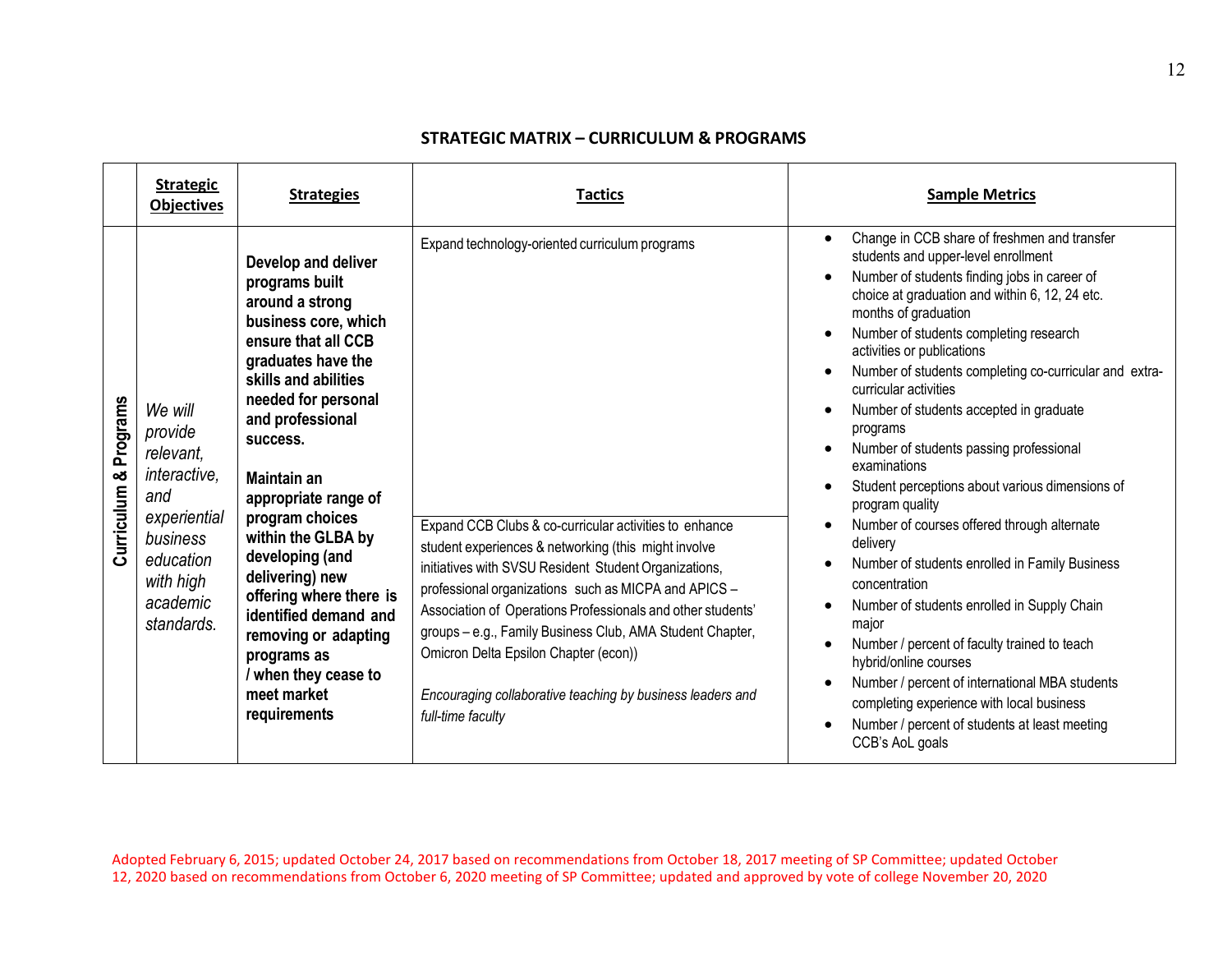|  | Provide more flexible delivery of programs including by<br>expand online offerings                                                                                                                                                                                                                     | Number of new programs created / considered<br>Developing an inventory of all guest speakers that have<br>been used by all faculty in the College |
|--|--------------------------------------------------------------------------------------------------------------------------------------------------------------------------------------------------------------------------------------------------------------------------------------------------------|---------------------------------------------------------------------------------------------------------------------------------------------------|
|  | Integrate new technologies, and teaching approaches<br>including those based on new technologies, into<br>programs where appropriate to increase access and fully<br>engage students in their learning                                                                                                 |                                                                                                                                                   |
|  | Make program choices (i.e., development, deletions,<br>modifications) based on a systematic analysis of external<br>(e.g., review of requirements for professional and other<br>certification credentials, Interviews with employers and<br>graduates (1 -5 years, 6 or more years)) internal factors. |                                                                                                                                                   |
|  | Work with Academic Advising and Faculty in other Colleges to<br>get them and their students more aware of the family business<br>concentration                                                                                                                                                         |                                                                                                                                                   |
|  | Develop course maps for CCB majors to enhance academic<br>advising within the College                                                                                                                                                                                                                  |                                                                                                                                                   |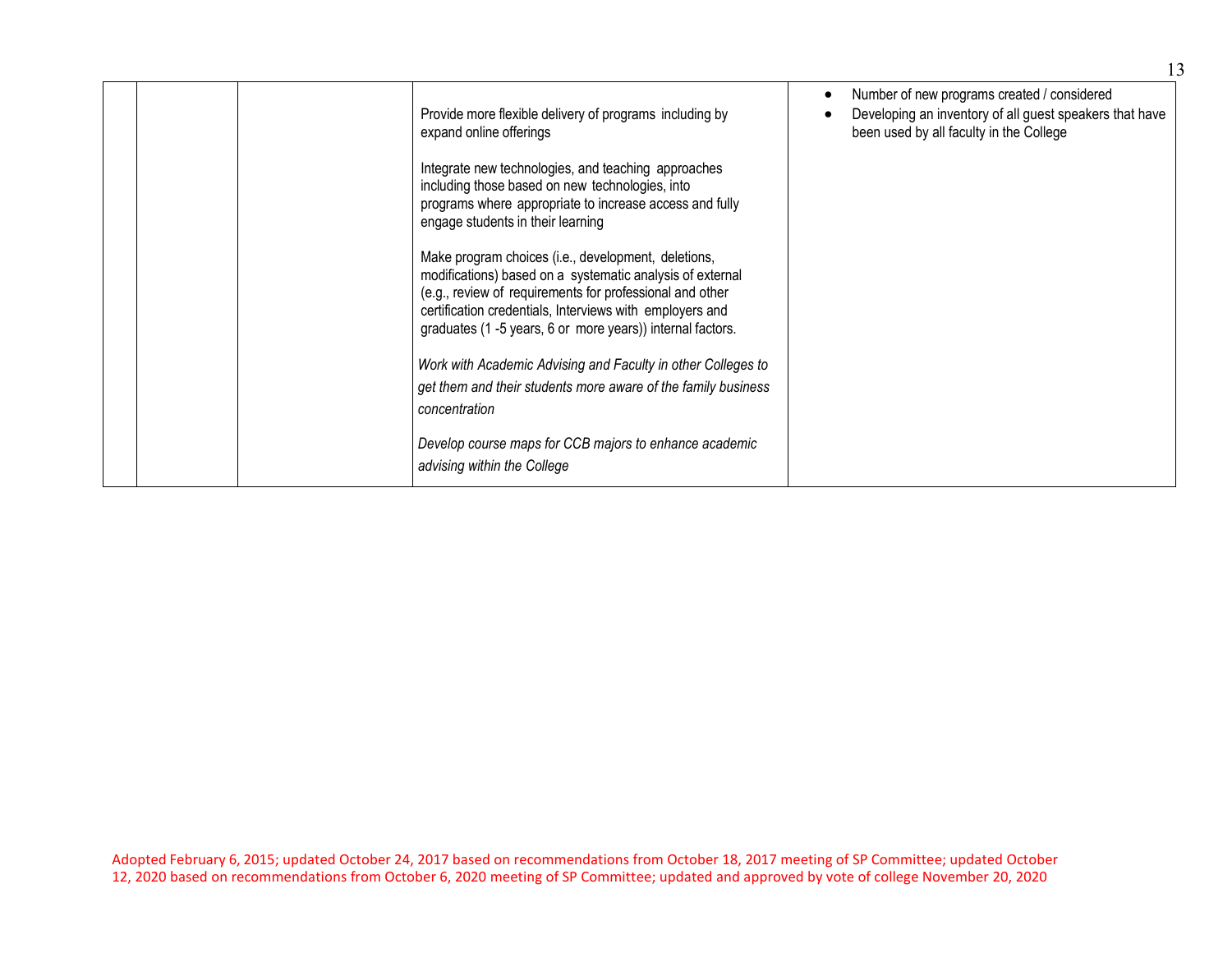#### **STRATEGIC MATRIX - BUSINESS AND COMMUNITY ENGAGEMENT**

|                                   | <b>Strategic</b><br><b>Objectives</b>                                                                                                                                                                            | <b>Strategies</b>                                                                                                                                                                   | <b>Tactics</b>                                                                                                                                                                                                                                                                                                                                                                                                                                                                                                                                         | <b>Sample Metrics</b>                                                                                                                                                                                                                                                                                                                           |
|-----------------------------------|------------------------------------------------------------------------------------------------------------------------------------------------------------------------------------------------------------------|-------------------------------------------------------------------------------------------------------------------------------------------------------------------------------------|--------------------------------------------------------------------------------------------------------------------------------------------------------------------------------------------------------------------------------------------------------------------------------------------------------------------------------------------------------------------------------------------------------------------------------------------------------------------------------------------------------------------------------------------------------|-------------------------------------------------------------------------------------------------------------------------------------------------------------------------------------------------------------------------------------------------------------------------------------------------------------------------------------------------|
| Business and Community Engagement | We will serve as<br>a regional<br>resource for<br>economic<br>development<br>working<br>collaboratively<br>with the business<br>and wider<br>community to<br>identify and fill<br>leadership,<br>competency, and | Develop a database designed to identify and<br>enhance the CCB's business and/or community<br>engagement.<br>(Other strategies are expected to follow from<br>that presented here.) | Collect and record CCB engagement<br>activities in a dataset that is accessible to<br>the CCB<br>(This will include looking at what data is<br>already available from Community<br>Engagement & Integrated Learning Office<br>and AACSB reporting, and reviewing of<br>Carnegie Community Engagement criteria)<br>Analyze the dataset.<br>Probe for strengths, opportunities, and<br>potential resources. (This will include<br>setting benchmarks)<br>Share the dataset (and findings) to<br>improve and enhance existing and<br>potential engagement | Identify the types and numbers of<br>engagement occurring within the<br><b>CCB</b><br>Identify individuals (faculty and staff)<br>engaging with the community and<br>business as resources for<br>engagement<br>Identify and increase our<br>engagement partners (both number<br>and diversity)<br>Increase the quality of these<br>engagements |
|                                   | knowledge gaps,<br>and to generate<br>innovative<br>solutions to the<br>challenges faced<br>by our<br>stakeholders.                                                                                              | Based upon the outcomes of the database strategy:<br>(1) Match making for student internships                                                                                       | Increase communication with<br>area businesses about benefits<br>of internships - Career services<br>to visit area businesses; Create<br>a marketing piece for students<br>and businesses on advantages<br>of internships; Ask Chamber of<br>Commerce to dedicate a<br>Percolator program to explaining<br>and promoting internships.                                                                                                                                                                                                                  | Number of presentations to area<br>businesses regarding benefits of<br>internships and co-ops<br>Number of student-led projects                                                                                                                                                                                                                 |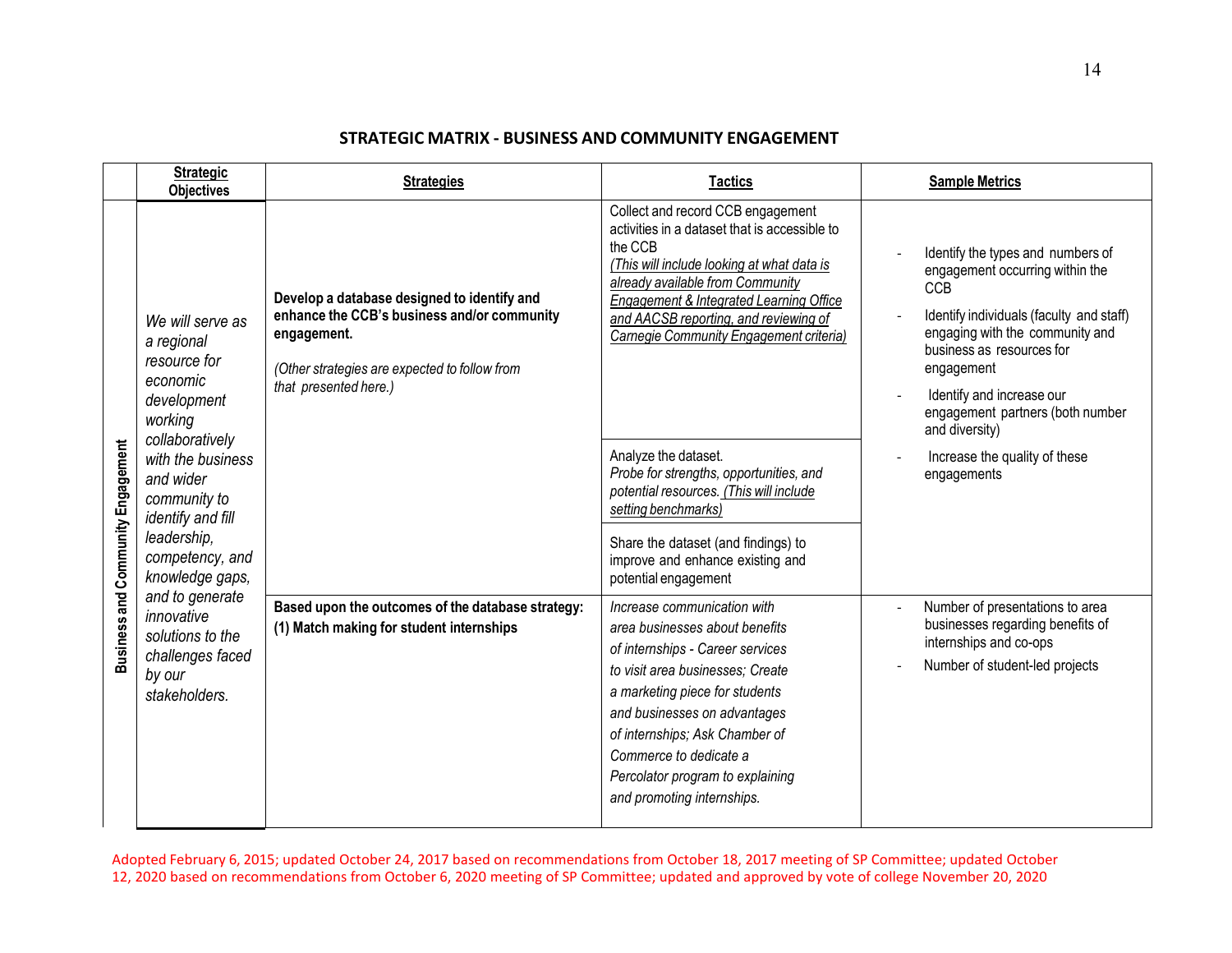| (2) Increase direct involvement with business<br>community and alumni including getting more CBM | Executive-in-residence to identify<br>potentials opportunities for board                     | Number of faculty on not-for-profit<br>(NFP) boards                                                                  |
|--------------------------------------------------------------------------------------------------|----------------------------------------------------------------------------------------------|----------------------------------------------------------------------------------------------------------------------|
| faculty and staff members and students involved in<br>not-for-profit boards                      | service; Survey faculty to identify<br>their interests; Subsidize<br>students' membership in | Number of faculty/staff participating in<br>ad-hoc events with NFP and other<br>community organizations              |
|                                                                                                  | community organizations                                                                      | Number of students completing<br>internships prior to graduation (Career<br>Services)                                |
|                                                                                                  |                                                                                              | Number of students that secured a job<br>$\overline{\phantom{a}}$<br>or promotion prior to graduation                |
|                                                                                                  |                                                                                              | Two additional CCB faculty members on<br>the board of local / regional not-for-<br>profit organizations or companies |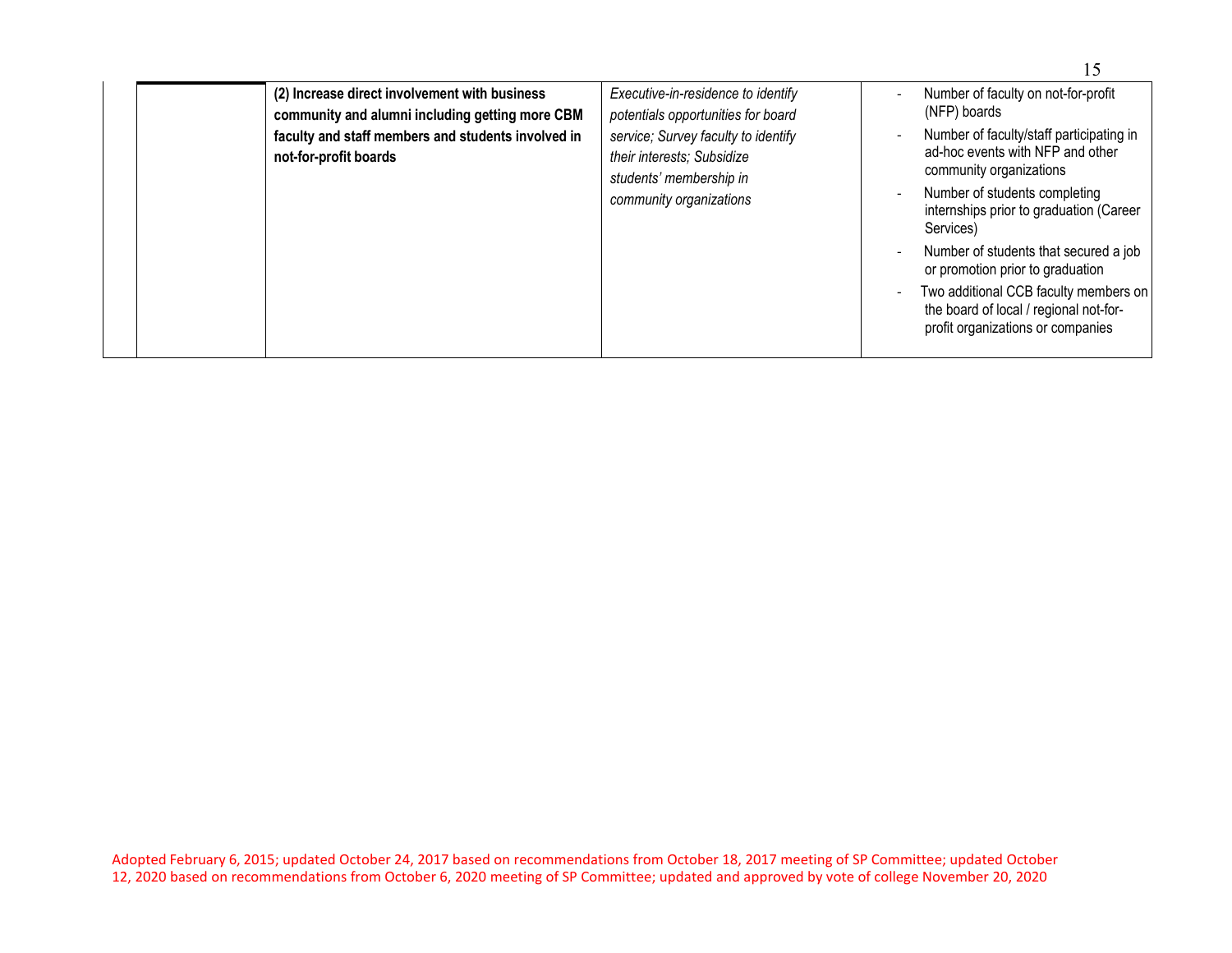#### **STRATEGIC MATRIX – FACULTY/STAFF SUCCESS**

|                       | <b>Strategic Objectives</b>                                                                                                                                                                | <b>Strategies</b>                                                                                                                                                                                                                         | <b>Tactics</b>                                                                                                                                        | <b>Sample Metrics</b>                                                                                                                                                                      |
|-----------------------|--------------------------------------------------------------------------------------------------------------------------------------------------------------------------------------------|-------------------------------------------------------------------------------------------------------------------------------------------------------------------------------------------------------------------------------------------|-------------------------------------------------------------------------------------------------------------------------------------------------------|--------------------------------------------------------------------------------------------------------------------------------------------------------------------------------------------|
|                       |                                                                                                                                                                                            |                                                                                                                                                                                                                                           | Identify and promote social and professional<br>interactions for faculty and staff                                                                    | Faculty attendance at and number of<br>events - e.g., graduation, and those<br>hosted by CCB, SVSU, DEI, SCFB,<br>MMTC-NE                                                                  |
| Faculty/Staff Success | We will provide the<br>resources needed to<br>attract and retain<br>high quality faculty<br>and staff, support<br>them to excel<br>professionally, and<br>recognize their<br>achievements. | Design a welcoming,<br>collaborative,<br>appropriately demanding,<br>and productivity-<br>conducive environment<br>that values the inputs of<br>all its constituents with<br>clear communication<br>channels between all CCB<br>segments. | Identify approaches that foster collaborative<br>research and scholarly and outreach activities                                                       | <b>Enhancement of Adjunct</b><br>Faculty qualifications and<br>reduction in turnover<br>Research statistics: adherence to<br>faculty qualification standards<br>Baseline and change in CCB |
|                       |                                                                                                                                                                                            |                                                                                                                                                                                                                                           | Identify and provide needed<br>resources for adjuncts                                                                                                 | climate indicators based on results<br>of survey of adjuncts, faculty, and<br>staff<br>Appropriate teaching and                                                                            |
|                       |                                                                                                                                                                                            |                                                                                                                                                                                                                                           | Identify and improve channels of<br>communication within the CCB.                                                                                     | service metrics: adherence to<br>SVSU's and CCB's teaching<br>and service requirements<br>Improved orientation for new                                                                     |
|                       |                                                                                                                                                                                            |                                                                                                                                                                                                                                           | Coordinate CCB workplace culture efforts with<br>university-wide initiatives                                                                          | faculty (adjunct and tenure-<br>track)<br>Better mentoring of newer CCB<br>faculty<br>Incorporated improved facilities                                                                     |
|                       |                                                                                                                                                                                            |                                                                                                                                                                                                                                           | Survey adjuncts, faculty, and staff annually to<br>identify communication (or other) concerns                                                         | and equipment for adjunct<br>faculty in proposed building<br>project<br>Involvement of faculty, staff,                                                                                     |
|                       |                                                                                                                                                                                            |                                                                                                                                                                                                                                           | Assist each tenured/tenure-track CCB faculty<br>member to present at least one peer-reviewed<br>paper at an academic conference each<br>academic year | students and alumni in CCB's<br>strategic planning process                                                                                                                                 |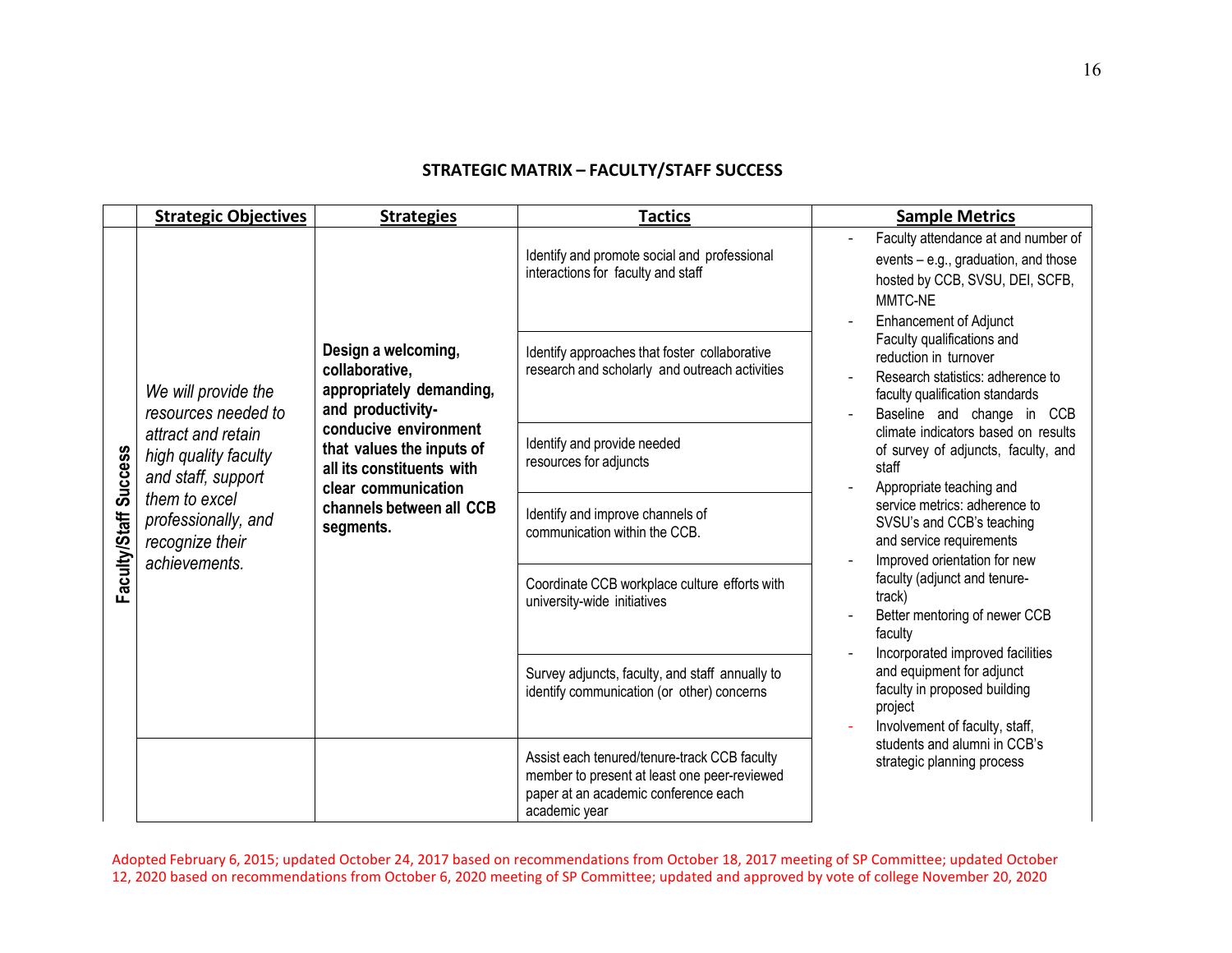|  | Provide opportunities for faculty and staff,<br>especially newer members, to engage with their<br>peers that are recognized as (1) excellent, highly<br>effective, and or innovative teachers, to share<br>ideas, and (2) establish scholars to develop /<br>advance their research and service agenda |
|--|--------------------------------------------------------------------------------------------------------------------------------------------------------------------------------------------------------------------------------------------------------------------------------------------------------|
|  | Provide financial, intellectual and other<br>resources for two "Instructional Practitioner"<br>faculty members to collaborate with "Scholarly"<br>Academic" faculty to develop and present at<br>least two research papers at an academic<br>conference during the 2017 - 2021 period                  |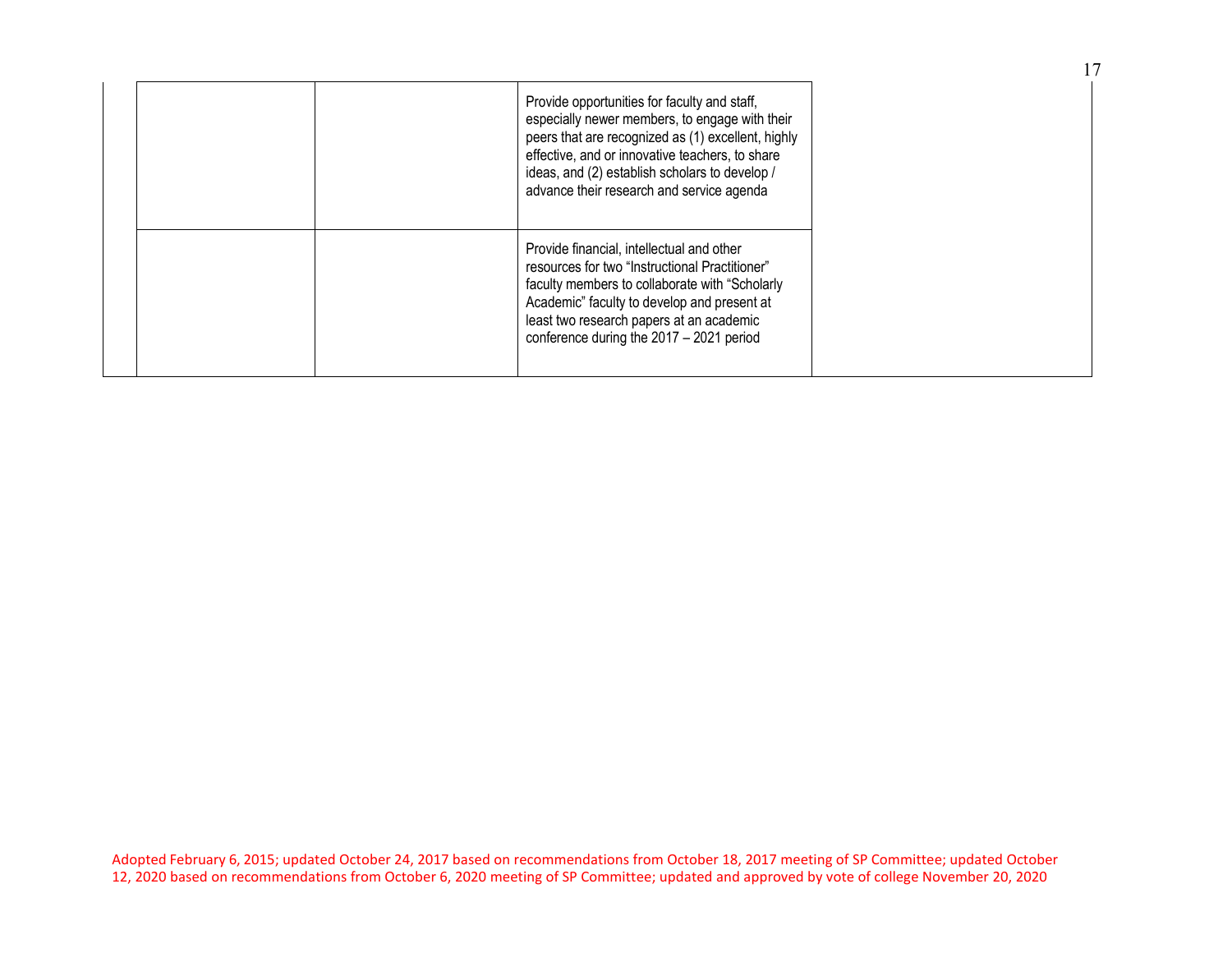#### **STRATEGIC MATRIX – VISIBILITY AND GROWTH**

|                       | <b>Strategic Objectives</b>                                                                                                                                         | <b>Strategies</b>                                                                                                                                                                                                                                                                | <b>Tactics</b>                                                                                                                                                                                                                                                                                                                                                                                                                                                                                                                                                                                                                                                                                                                                                                                                                                                                                                                                                                                                                                                                                                         | <b>Sample Metrics</b>                                                                                                                                                                                                                                                                                                                                                                                                                                                                                                                                                                                                                                                                     |
|-----------------------|---------------------------------------------------------------------------------------------------------------------------------------------------------------------|----------------------------------------------------------------------------------------------------------------------------------------------------------------------------------------------------------------------------------------------------------------------------------|------------------------------------------------------------------------------------------------------------------------------------------------------------------------------------------------------------------------------------------------------------------------------------------------------------------------------------------------------------------------------------------------------------------------------------------------------------------------------------------------------------------------------------------------------------------------------------------------------------------------------------------------------------------------------------------------------------------------------------------------------------------------------------------------------------------------------------------------------------------------------------------------------------------------------------------------------------------------------------------------------------------------------------------------------------------------------------------------------------------------|-------------------------------------------------------------------------------------------------------------------------------------------------------------------------------------------------------------------------------------------------------------------------------------------------------------------------------------------------------------------------------------------------------------------------------------------------------------------------------------------------------------------------------------------------------------------------------------------------------------------------------------------------------------------------------------------|
| Visibility and Growth | We will leverage our<br>resources to highlight<br>the high-quality<br>business education<br>we offer to students<br>and our impact on<br>the regional<br>community. | <b>CCB will position and</b><br>brand our programs<br>and college to targeted<br>constituencies so as to<br>raise the awareness<br>and positive<br>perception of the<br>College among<br>(prospective) students<br>and their families,<br>alumni, and the<br>business community. | Create and implement a coordinated multi-year branding<br>campaign in cooperation with UCOMM to our external<br>constituents.<br>Leverage students and faculty to develop PR and Brand<br>development plans<br>Develop a proposal to secure a gift to name the CCB as a<br>means to improve our brand reputation and program resources<br>Maintain AACSB accreditation and continue to use in our<br>branding efforts<br>Developed targeted marketing approaches to specific CCB<br>majors and programs, e.g., supply chain management,<br>international business, family business<br>Expand CCB advisory board regionally and statewide<br>Identify and establish new internal and external partnerships that<br>potentially influence reputation and enrollment, e.g. DECA, Jr<br>Achievement, international partner schools, high school teachers<br>and counselors<br>Optimize promotional materials for mobile platforms, social media,<br>and other channels consistent with our customer mix<br>Document impact of CCB intellectual contributions, service and<br>teaching activities, and use in CCB marketing | Identify specific constituents and their<br>goals; prioritize external constituents;<br>Establish baseline metrics for each<br>constituent group;<br>Development of a plan for naming<br>gift; approval by University;<br>(achieved)<br>Add 10% new advisory board members<br>from outside the GLB region within 18<br>months (achieved)<br>Develop a baseline of enrollment from<br>targeted partner organizations;<br>Develop 2 marketing partnerships with<br>high school organizations (one<br>completed with DECA program)<br>Increase the number of freshmen<br>SOARs and overall CCB enrollment by<br>5% and 3% respectively over the 2017<br>levels for the 2018-19 academic year |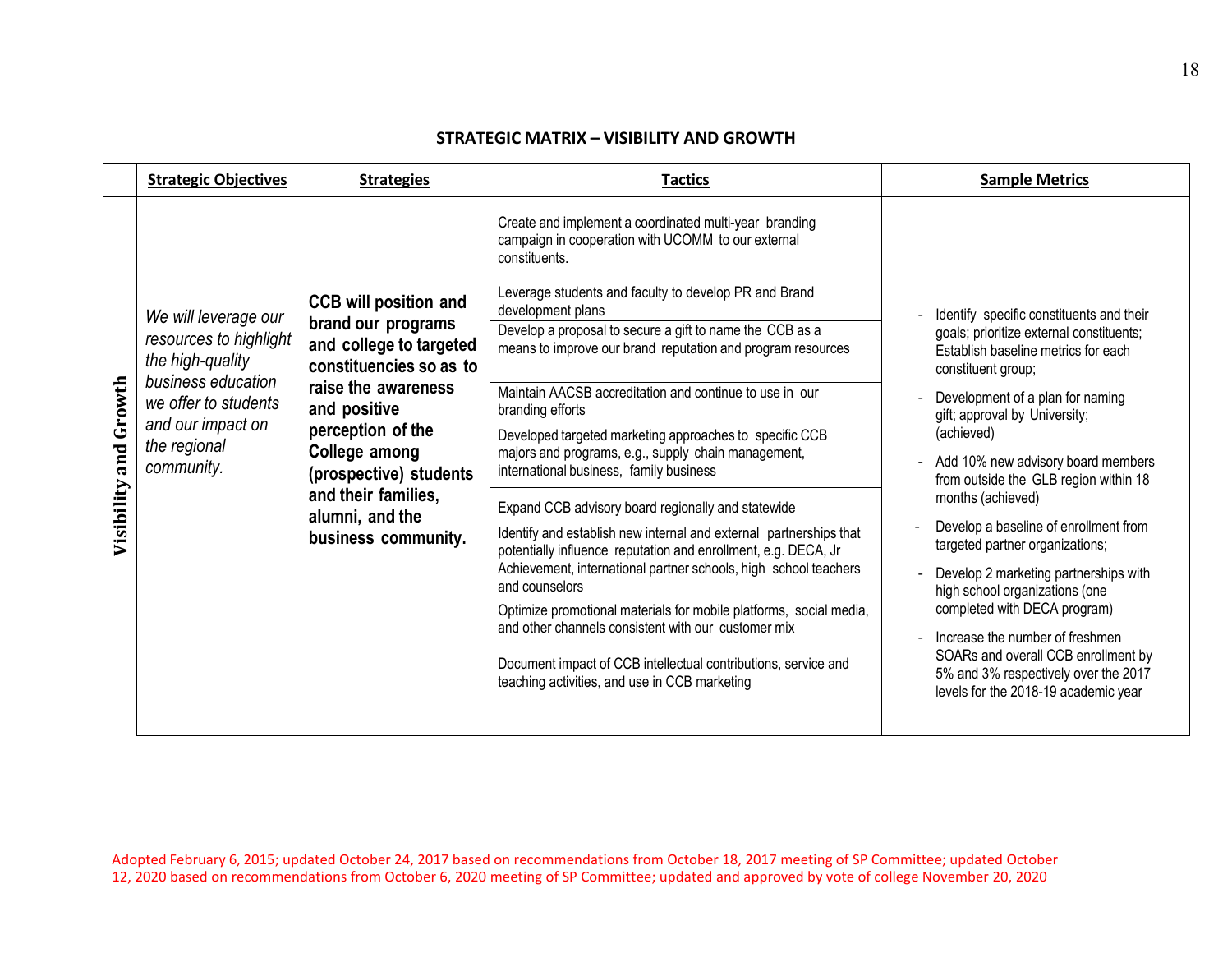|  | Work with CCB leadership team to establish enrollment targets<br>and action plans for all CCB programs / departments<br>Engage the CCB Advisory Board, faculty, staff and member of the<br>business community to develop and deliver two new non-credit<br>(certificate) courses (programs) to help GLBR businesses build<br>their capacity<br>Update the CCB's website, brochures, flyers and other marketing<br>materials to reflect SVSU and CCB priorities, and SVSU and<br>AACSB rebranding<br>Promote CCB programs at one Chamber of Commerce event, at<br>local high schools, community colleges, and to SVSU students that<br>have not yet declared a major, and at area community colleges<br>Update directory of the backgrounds, academic accomplishments,<br>research interests, community engagements, professional and<br>business experiences, etc., for CBM faculty and staff, and<br>advisory board members to serve as resource for potential<br>collaborations |                                                          |
|--|-----------------------------------------------------------------------------------------------------------------------------------------------------------------------------------------------------------------------------------------------------------------------------------------------------------------------------------------------------------------------------------------------------------------------------------------------------------------------------------------------------------------------------------------------------------------------------------------------------------------------------------------------------------------------------------------------------------------------------------------------------------------------------------------------------------------------------------------------------------------------------------------------------------------------------------------------------------------------------------|----------------------------------------------------------|
|  | Providing credibility to fundraising campaign for upgraded CCB<br>building, and leadership in the finalization of designs to realize the<br>CCB's vision for the building                                                                                                                                                                                                                                                                                                                                                                                                                                                                                                                                                                                                                                                                                                                                                                                                         | Expanded and upgraded CCB building by<br>2020 (achieved) |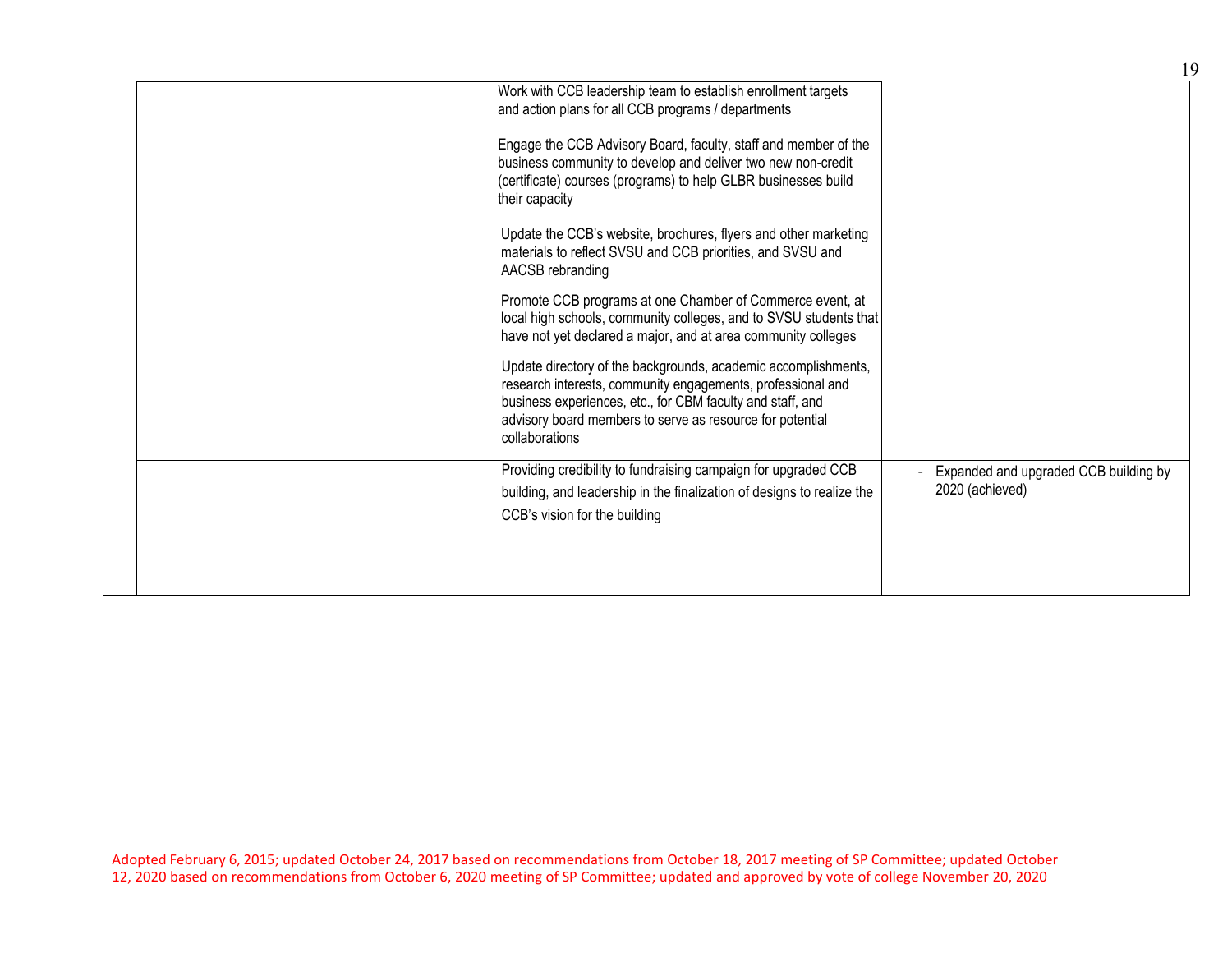### **Appendix 1 - Strategic Planning Process**

In order to achieve the College's mission, the Dean and the Strategic Planning Committee (SPC) led the College in a collaborative, inclusive and transparent strategic planning process during the Fall 2013 – Winter 2015 period with initial guidance from Mrs. Mary Jane Brukardt, our external strategic planning consultant. The process began with a visioning retreat on November 1, 2013. The faculty and staff of the CCB, members of its Advisory Board, members of the CCB alumni, members of the Student Advisory Council, and other students participated in a planning retreat on November 1, 2013 where we reviewed the mission and vision for the CCB, reviewed stakeholders' perception about the CCB, assessed our progress towards our mission and goals and conducted a preliminary analysis of the strengths, weaknesses, opportunities and threats facing the CCB. The retreat culminated with the reaffirmation of the CCB mission and goals, the identification of five areas (themes) for strategic focus, and the formation of taskforces to conduct detailed SWOT analyses in each focus area.

The taskforces presented their preliminary findings at a College meeting on February 28, 2014. Then, based on the feedback received and connections identified across the various themes, they completed the SWOT analyses in early March 2014. During the second strategic planning retreat on March 14, 2014, CCB faculty and staff discussed the findings of the SWOT analyses, developed a "mountaintop" goal and identified and prioritized strategies that will support the mountaintop goal.

The members of the SPC met (face-to-face and online) periodically during March – May 2014 to refine the mountaintop (strategic) goal, develop goals for the strategic themes, refine the prioritization of strategies developed during the March 14 retreat, and agree on the format of the strategic plan.

The plan was drafted by the Dean's Office for communication to CCB faculty, staff and other stakeholders. It was circulated to all members of the CCB following the College meeting on August 21, 2014. Then following discussions and revisions at several meeting of the Strategic Planning Committee it was agreed for presentation at the College meeting on October 3, 2014 for adoption. Following extensive discussion, the College adopted the Vision Goal, Highlights of CCB Portfolio, and Strategic Theme Goals (with minor modifications), and asked the SPC to continue work on the strategies, tactics, and other aspects of the strategic plan. During the period October 2014 – February 3, 2015 the members of the SPC met weekly/fortnightly to develop the strategic matrices included in the February 6, 2015 version of the Draft CCB Strategic Plan which was adopted by the College with minor modifications.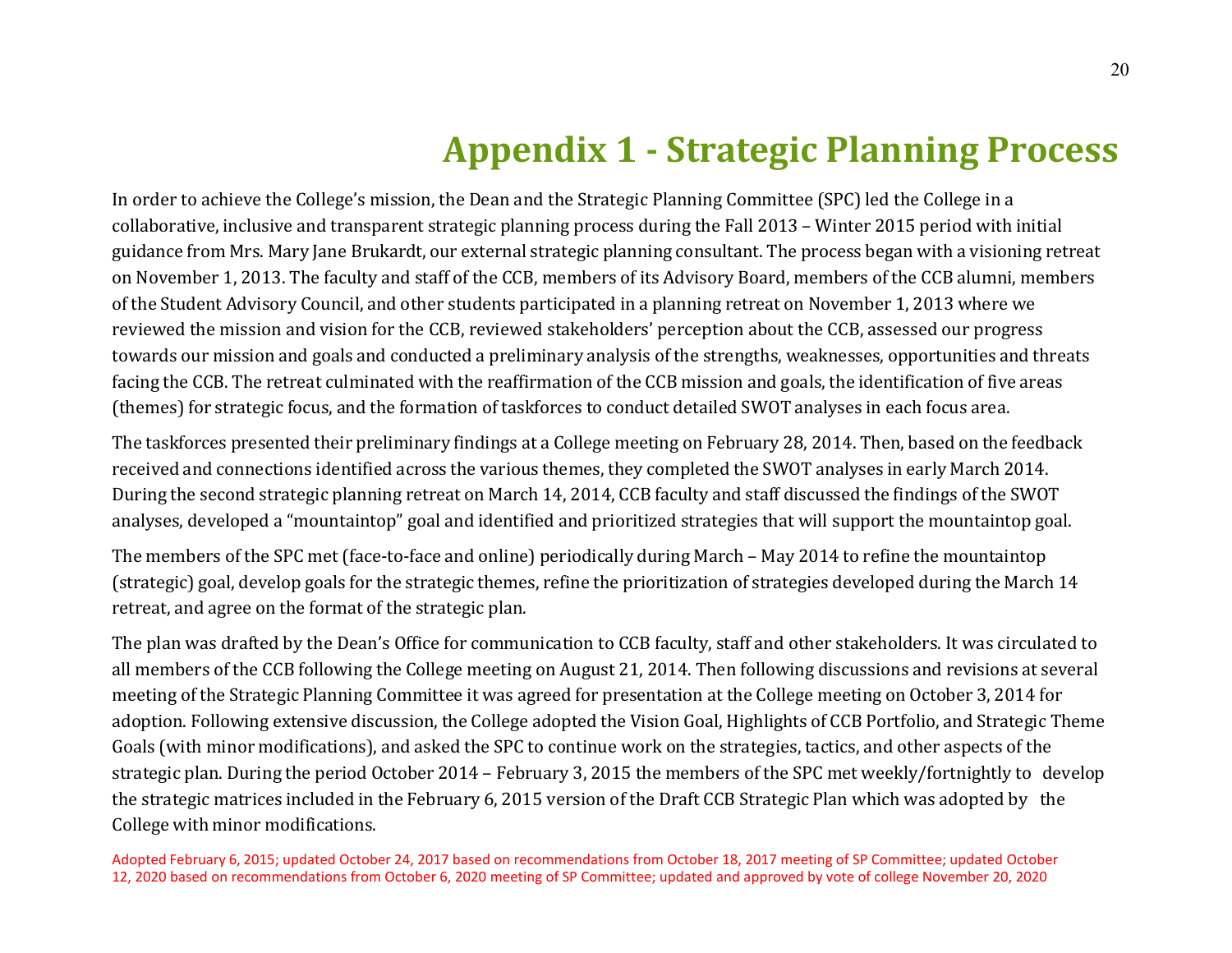In the Fall 2018 and Winter 2019 terms, a series of meetings were held to review and update the Strategic Plan. Participants in these meetings included faculty, staff, members of the Advisory Board, and members of the business community at large. The changes made included the separation of Vision and Mission of the college. This change was approved at the February 14, 2020 college meeting. Changes to the Strategic Theme Goals were discussed at this meeting, reintroduced and discussed at the October 23, 2020 college meeting and approved at the November 20, 2020 college meeting.